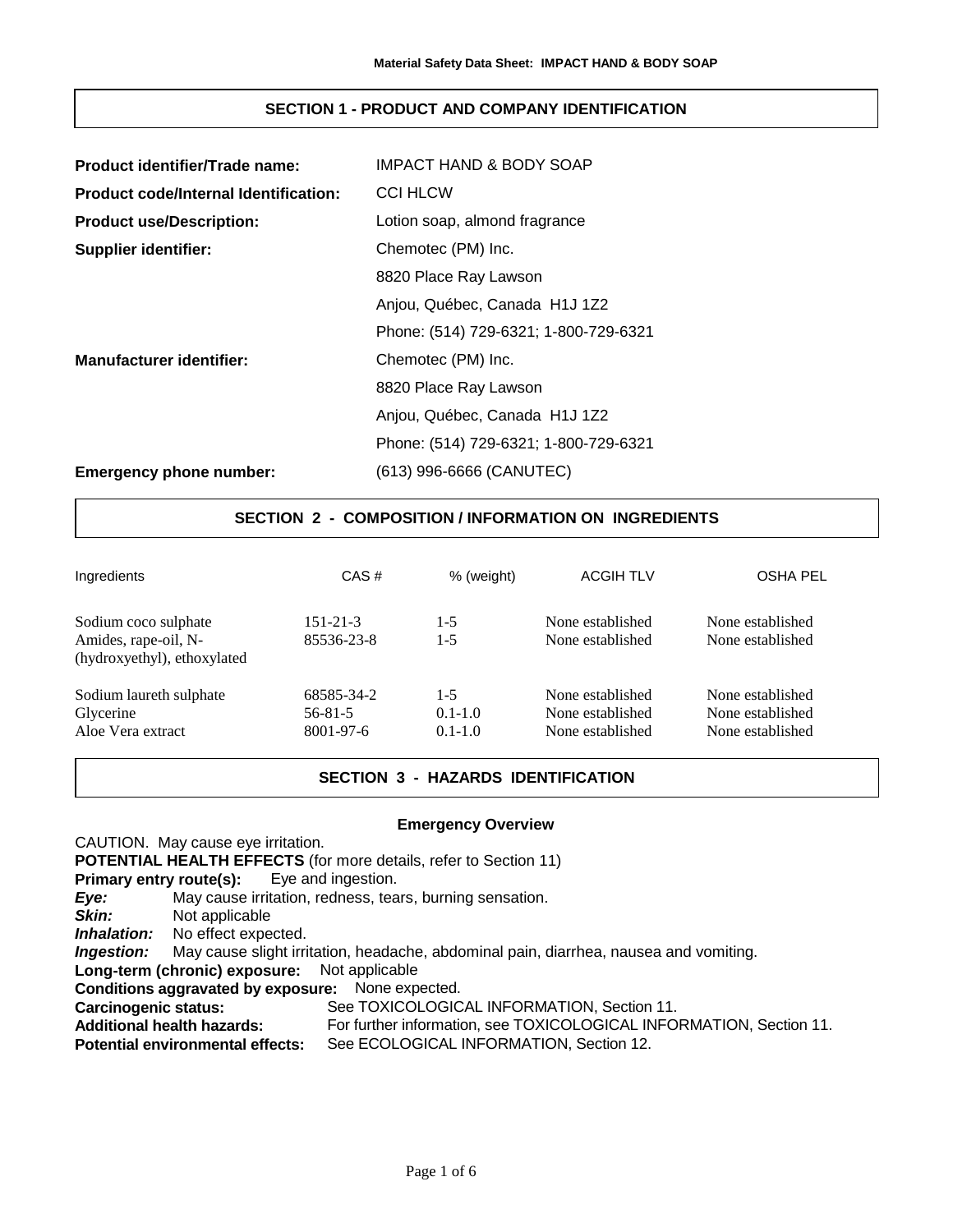### **SECTION 4 - FIRST AID MEASURES**

### **Eye contact:**

Immediately rinse with plenty of water for several minutes, keeping eyelids open. If irritation persists seek medical attention.

#### **Skin contact:**

Not applicable.

#### **Inhalation:**

No effect expected.

### **Ingestion:**

If conscious, give plenty of water. Never give anything by mouth if the person is unconscious. Do not induce vomiting. In case of discomfort, seek medical attention.

### **SECTION 5 - FIRE FIGHTING MEASURES**

#### **Fire hazards/conditions of flammability:**

Not flammable. Closed containers may rupture if exposed to excess heat or flame due to a build-up of internal pressure.

**Flash point (Method):** None

**Lower flammable limit (% by volume):** N/Av

**Upper flammable limit (% by volume):** N/Av.

**Explosion data - Sensitivity to mechanical impact:** Not sensitive

**Explosion data - Sensitivity to static discharge:** Not sensitive

## **Auto-ignition temperature:** N/Av

### **Suitable extinguishing media:**

Water, foam, dry chemicals, carbon dioxide.

#### **Special fire-fighting procedures/equipment:**

During a fire, irritating smoke and fumes may be generated. A self-contained breathing apparatus is required for fire-fighting personnel to protect themselves from irritating products produced during the combustion. Move containers from fire area if it can be done without risk. A stream of water directed into the product generates a lot of foam.

### **Hazardous combustion products:**

Oxides of carbon, nitrogen and other irritating gases.

# **SECTION 6 - ACCIDENTAL RELEASE MEASURES**

#### **Personal precautions:**

Not applicable (See Section 8).

#### **Spill response/Cleanup:**

Stop the leak. For large spills, pump the product into drums or clean up spills using absorbent material. Resume cleaning by rinsing with water. Caution: floors will be slippery.

### **Environmental precautions:**

Biodegradable.

**Prohibited materials:** N/Av **Special spill response procedures:** N/Av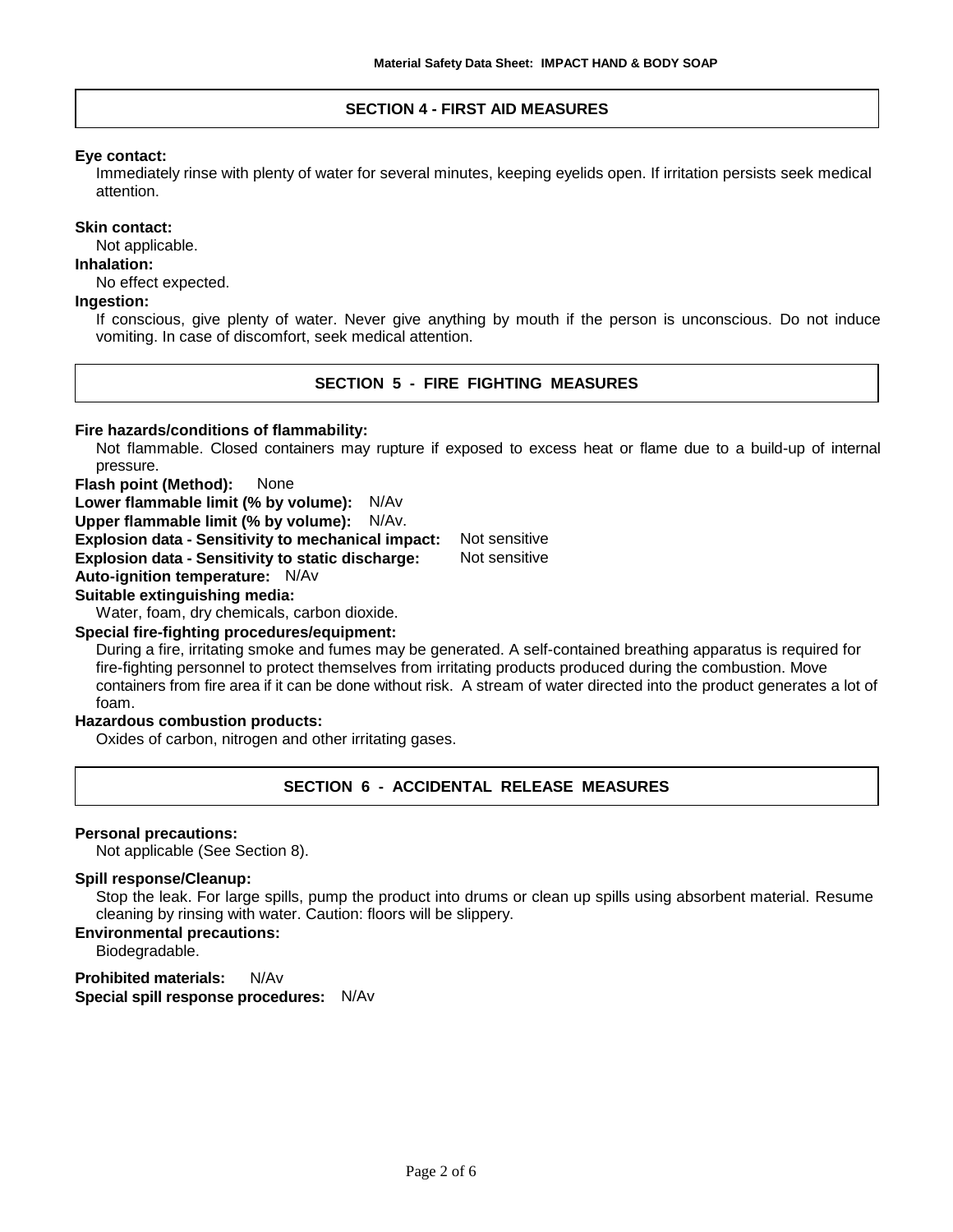## **SECTION 7 - HANDLING AND STORAGE**

### **Safe handling procedures:**

Avoid contact with eyes.

#### **Storage requirements:**

Store in a sealed container. Do not store with food products. Keep from freezing. **Special packaging materials:** N/Ap

# **SECTION 8 - EXPOSURE CONTROLS AND PERSONAL PROTECTION**

#### **Engineering controls:**

Not required under normal applications.

#### **Respiratory Protection:**

Not required under normal applications.

# **Skin protection and other protective equipment:**

Waterproof boots for large spills.

# **Eye / face protection:**

Not required under normal applications.

## **General hygiene considerations:**

**KEEP OUT OF REACH OF CHILDREN.** Avoid contact with eyes. Never eat, drink, or smoke in work areas. **Permissible exposure levels:** For individual ingredient exposure levels, see Section 2.

## **SECTION 9 - PHYSICAL AND CHEMICAL PROPERTIES**

**Physical state, colour and odour:** Viscous white liquid with almond scent. **Odour threshold:** N/Av **pH :** 6.5-7.8 **Boiling point:** Approximately 100 °C **Melting/freezing point:** Approximately 0°C **Vapour pressure:** Approximately 20 mm Hg (water) **Solubility in water:** Complete. **Coefficient of oil/water distribution:** N/Av **Specific gravity or density (water = 1, at 4**  $^{\circ}$ **C):** 1.02 g/cm<sup>3</sup> @ 20  $^{\circ}$ C **Vapour density:** Approximately 0.6 (water) **Evaporation rate:** Approximately 0.4 (water) **% volatile by volume:** Not available **Viscosity:** 1400-1900 cps @ 25 °C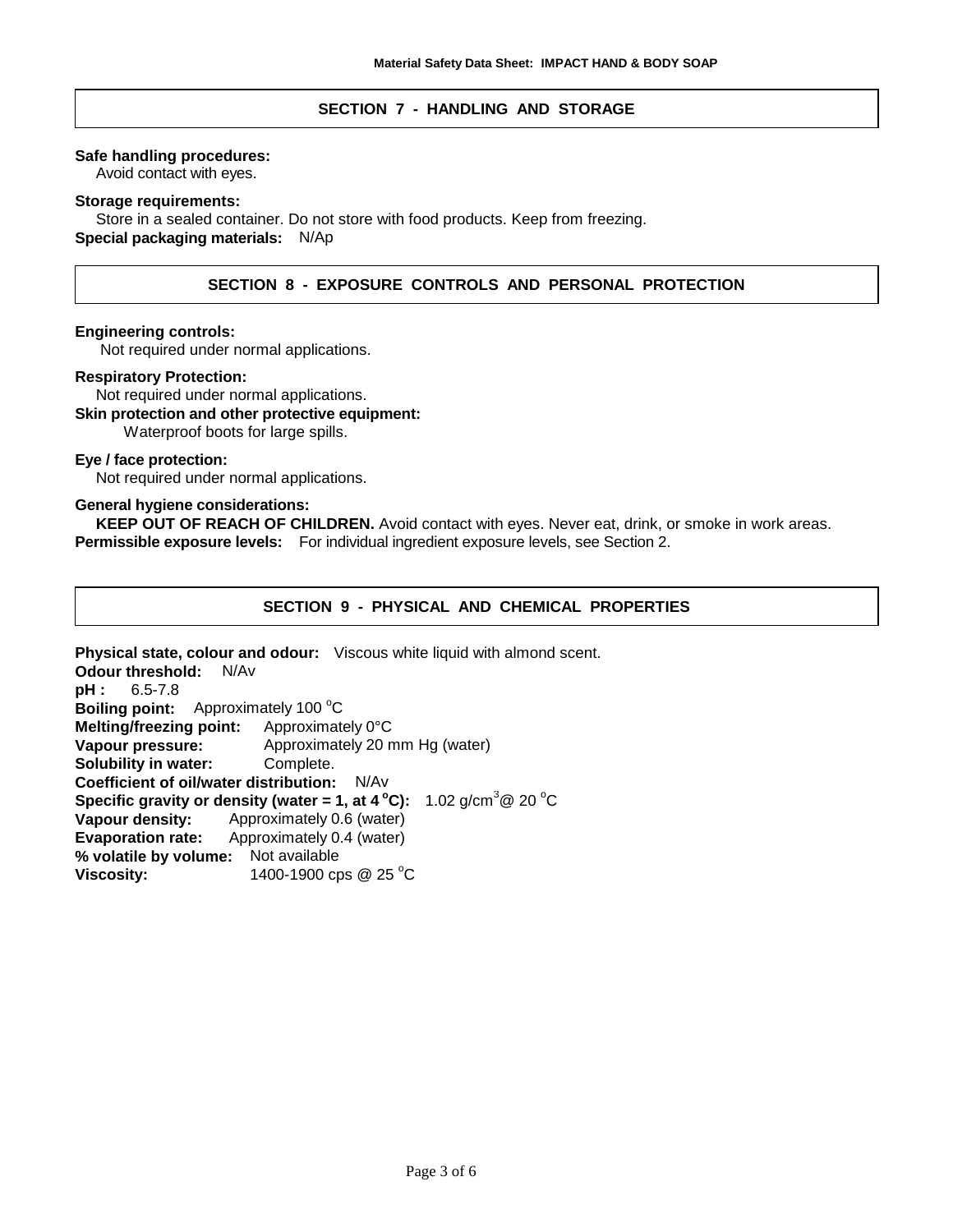# **SECTION 10 - REACTIVITY AND STABILITY DATA**

### **Stability and reactivity:**

Stable at room temperature, in normal handling and storage conditions.

### **Polymerisation:** Hazardous polymerization will not occur.

#### **Conditions to avoid:**

None known.

## **Materials to avoid:**

None known.

#### **Hazardous decomposition products:**

None.

# **SECTION 11 - TOXICOLOGICAL INFORMATION**

**Toxicological data:** The calculated LD<sub>50</sub> for this product is greater than 10,000 mg/Kg, oral, rat; our products are not tested on animals.

| Ingredient                                      | $LD_{50}$ (route, species)  | $LC_{50}$ # hours (species) |
|-------------------------------------------------|-----------------------------|-----------------------------|
| Coco lauryl sulphate                            | 1,288 mg/kg (oral, rat)     | N/Av                        |
| Amides, rape-oil, N-(hydroxyethyl), ethoxylated | $>$ 2,000 mg/kg (oral, rat) | N/Av                        |
| Sodium laureth sulphate                         | 1,600 mg/kg (oral, rat)     | N/Av                        |
| Glycerine                                       | 12,600 mg/kg (oral, rat)    | N/Av                        |
| Aloe Vera extract                               | N/Av                        | N/Av                        |

**For more details, refer to Section 3. Carcinogenicity:** No ingredient listed by IARC, ACGIH, NTP and OSHA as a possible carcinogen. **Teratogenicity, mutagenicity, other reproductive effects:** N/Av **Skin sensitization:** Not sensitizing **Respiratory tract sensitization:** No **Synergistic materials:** N/Av **Other important hazards:** N/Av

# **SECTION 12 - ECOLOGICAL INFORMATION**

**Environmental effects:** Product is expected to be readily biodegradable as per OECD 301. **Important environmental characteristics:** Product is expected to be readily biodegradable as per OECD 301. **Aquatic toxicity:** There is no test data on this product.

# **SECTION 13 - WASTE DISPOSAL**

### **Handling and storage conditions for disposal:**

Store material for disposal as indicated in Handling and Storage (Section 7).

### **Methods of disposal:**

Dispose according to existing federal, provincial and municipal regulations.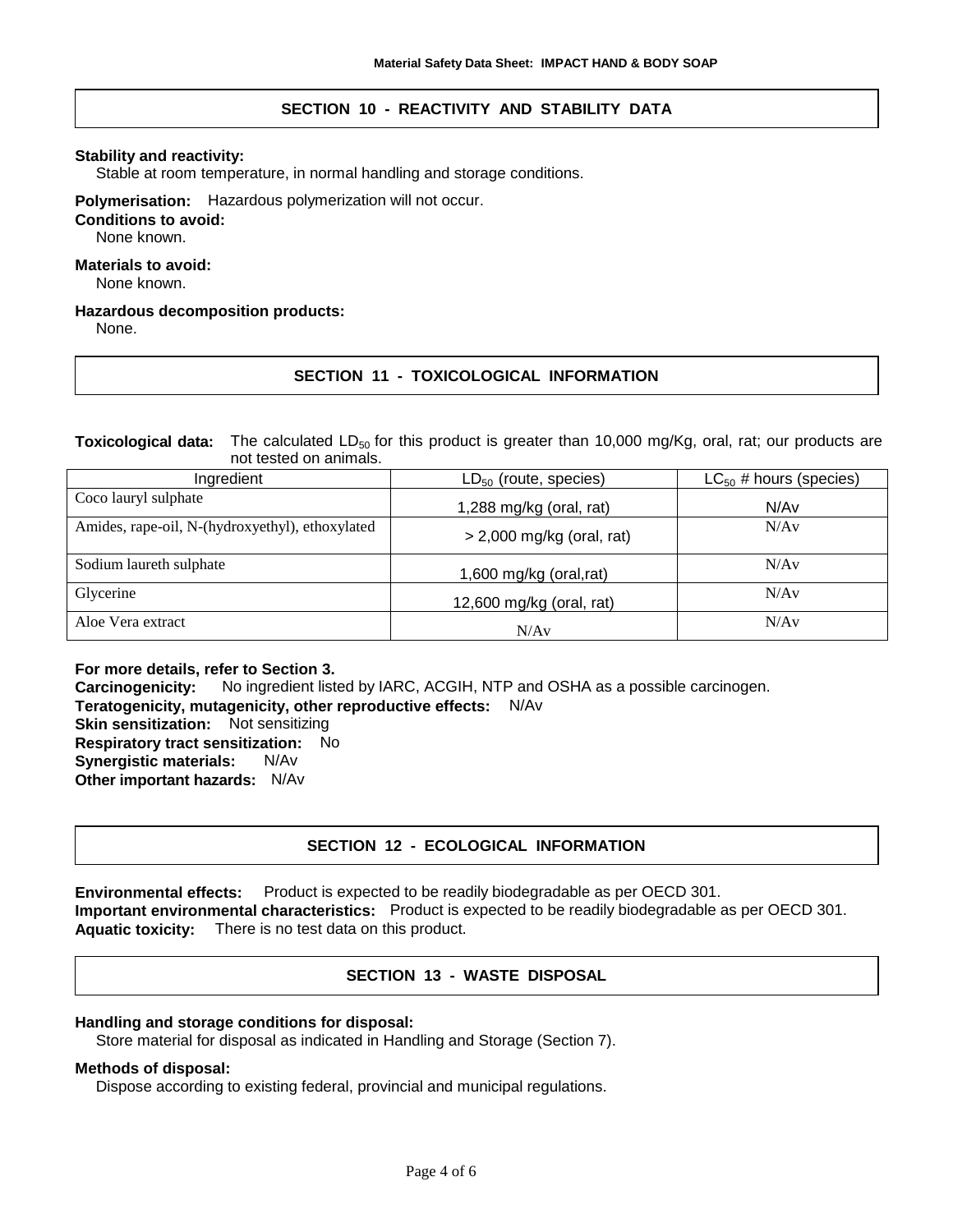# **SECTION 14 - TRANSPORTATION INFORMATION**

### **Transportation of Dangerous Goods (TDG) in Canada :**

| Proper shipping | Not Regulated |
|-----------------|---------------|
| name:           |               |
| Class:          | N/Ap          |
| Identification  | N/Ap          |
| number:         |               |
| Packing group:  | N/Ap          |
| Special case:   | N/Ap          |
|                 |               |

# **SECTION 15 - REGULATORY INFORMATION**

### **In Canada**

## **WHMIS information:**

This product is regulated under the Cosmetics Regulation and is therefore not regulated under WHMIS

| <b>CEPA</b> information:     | Ingredients are listed on the DSL inventory.          |
|------------------------------|-------------------------------------------------------|
| Other information:           |                                                       |
| HMIS:                        | 0 Minimal 1 Slight 2 Moderate 3 Serious 4 Severe      |
| <b>Health Hazard:</b>        |                                                       |
| Fire Hazard:                 |                                                       |
| <b>Reactivity:</b>           |                                                       |
| <b>Personal Protection:</b>  | (See section 8.)                                      |
| <b>NFPA:</b><br>Fire Hazard: | 0 Minimal 1 Slight 2 Moderate 3 Serious 4 Severe<br>O |
| <b>Reactivity:</b>           | O                                                     |
| <b>Specific Hazard:</b>      | None                                                  |

# **SECTION 16 - OTHER INFORMATION**

| Prepared by:         | Chemotec (PM) Inc. |
|----------------------|--------------------|
| <b>Phone number:</b> | (514) 729-6321     |
| Date:                | 2016-02-16         |
| <b>D.f</b>           |                    |

- **References:**
	- 1. Manufacturer'/suppliers' MSDS.
	- 2. ACGIH, Threshold Limit Values and Biological Exposure Indices for 2006.
	- 3. International Agency for Research on Cancer Monographs, searched 2006.